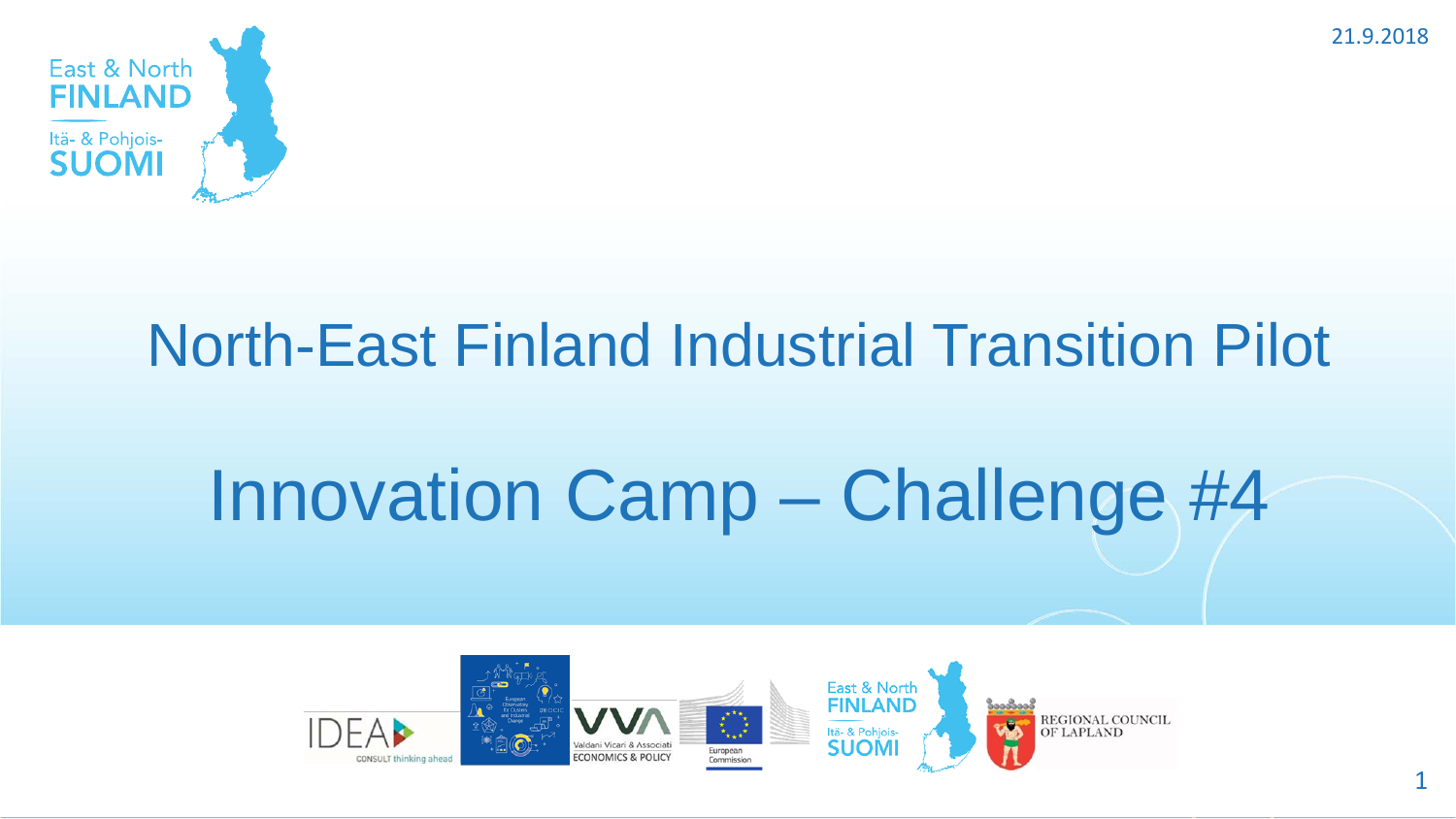

#### 21.9.2018 **Challenge 4: Barriers for growth and development in business and industry Conclusion on 29th Aug (1/4)**

*Challenge owner: Jouni Ponnikas, Regional Council of Kainuu – Facilitator: Ilari Havukainen, Regional Council of Lapland & Harri Malinen, University of Lapland*

### **Human resources**

- **Lack of right kind of skilled human resource: 42 % of Finnish companies located in rural areas in close proximity to towns lack significantly skills and right kind of applicants. Structural unemployment.**
- **Lack of critical mass (R&D Specialists, engineers, … etc.)**
- **Distances are too long for commuting**
- **Mismatch of skills**
- **Lack of marketing skills and business knowledge especially for export**
- **Challenges caused by the ageing of entrepreneurs and labour**
- **Immigrants should be integrated more effectively**
	- Language skills
	- **Certifications**
	- Lack of skilled immigrants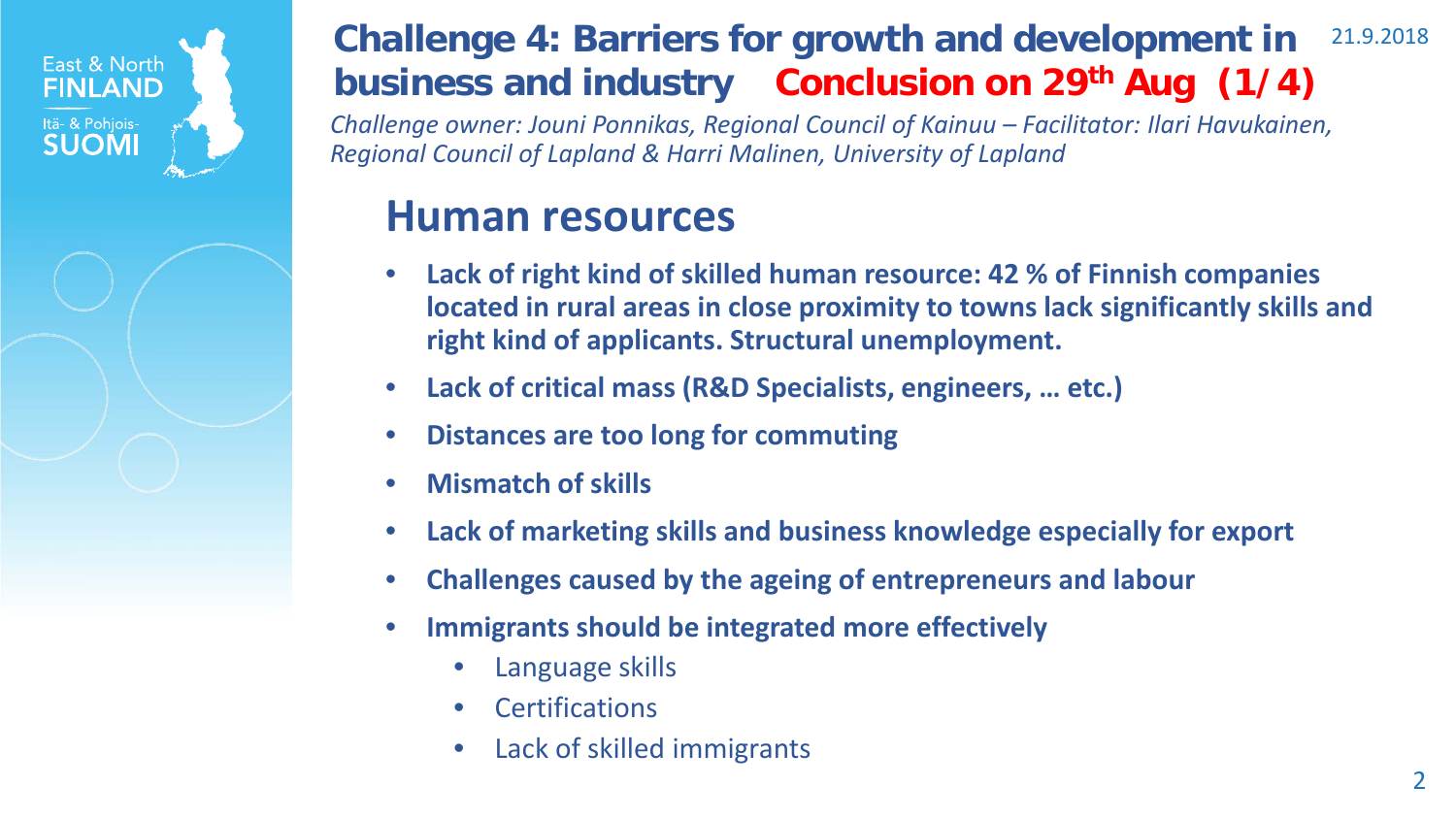

#### 21.9.2018 **Challenge 4: Barriers for growth and development in business and industry Conclusion on 29th Aug (2/4)**

*Challenge owner: Jouni Ponnikas, Regional Council of Kainuu – Facilitator: Ilari Havukainen, Regional Council of Lapland & Harri Malinen, University of Lapland*

# **List of opportunities**

- Professional training
- Master-apprentice
- Specialization education
- Tailored education on specific focus areas
- Immigrants
- How to lure returners? (attractiveness of the region)
- Me and my city concept for immigrants and adults
- Virtual Reality & Artificial Reality (VR & AR)
- If micro companies could employ +1 person per company, it would have a huge impact
- Place based branding (Attractiveness)
- Immigrants can help for exporting goods & services
- Collaboration between regions and sharing good practices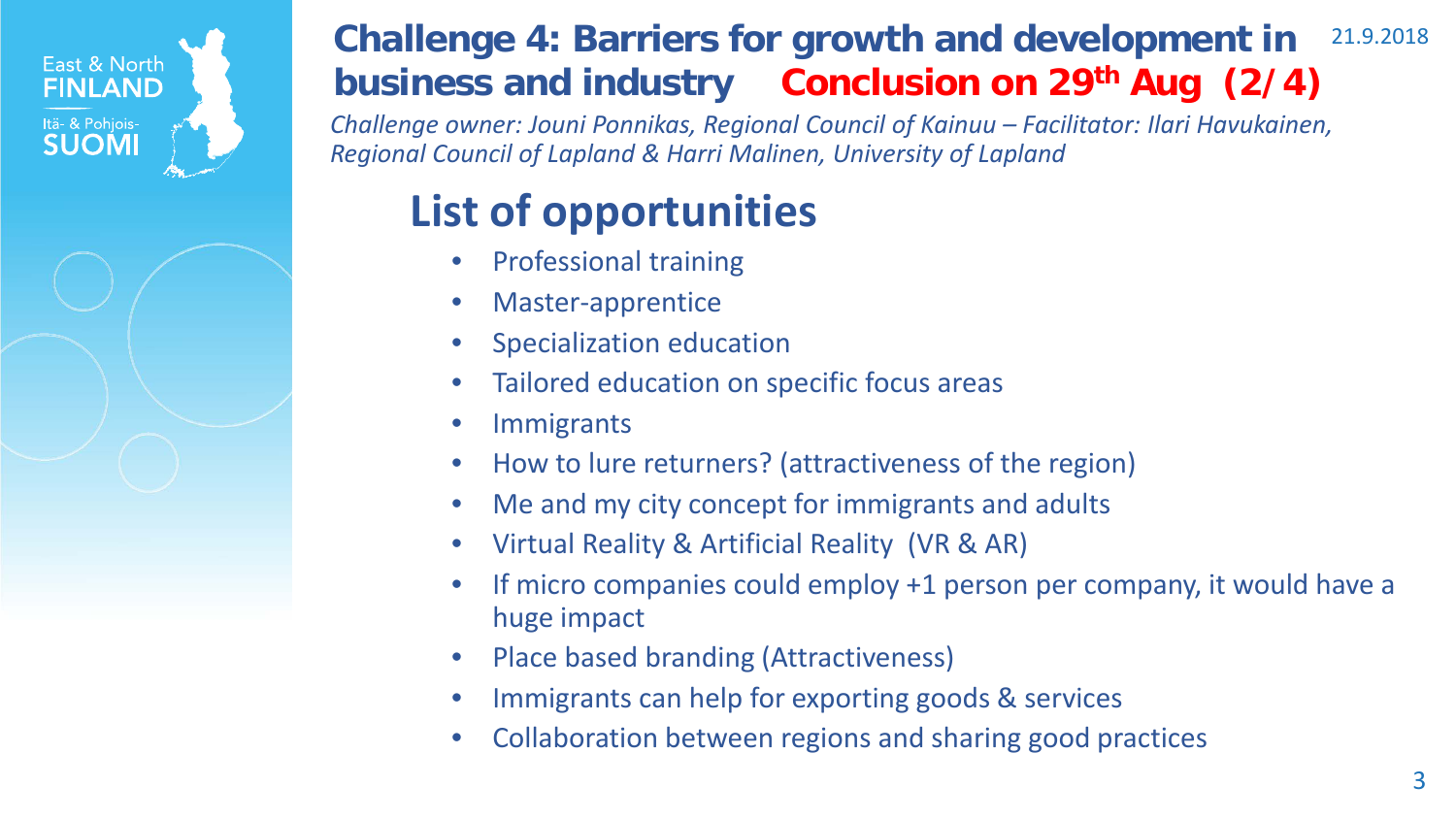

#### 21.9.2018 **Challenge 4: Barriers for growth and development in business and industry Conclusion on 29th Aug (3/4)**

*Challenge owner: Jouni Ponnikas, Regional Council of Kainuu – Facilitator: Ilari Havukainen, Regional Council of Lapland & Harri Malinen, University of Lapland*

# **Manufacturing & Logistics**

- Roads and railways should be improved in order to enhance logistics
- Natural resources are local and the logistics is a challenge
- Low profit making & too man force demanding manufacturing processes

## **Opportunities**

- Combined logistics & collaboration with other companies (new value chains)
- Broadband & high speed communication
- *Industry 4.0 (partial solution)*
	- Automatization & Robotization
	- Internet of things (IoT)
	- Open data, Big data, Data mining, Data analytics
	- Artificial intelligence (AI)
	- 3D printing (metal, plastics, composite)
	- On demand manufacturing & printing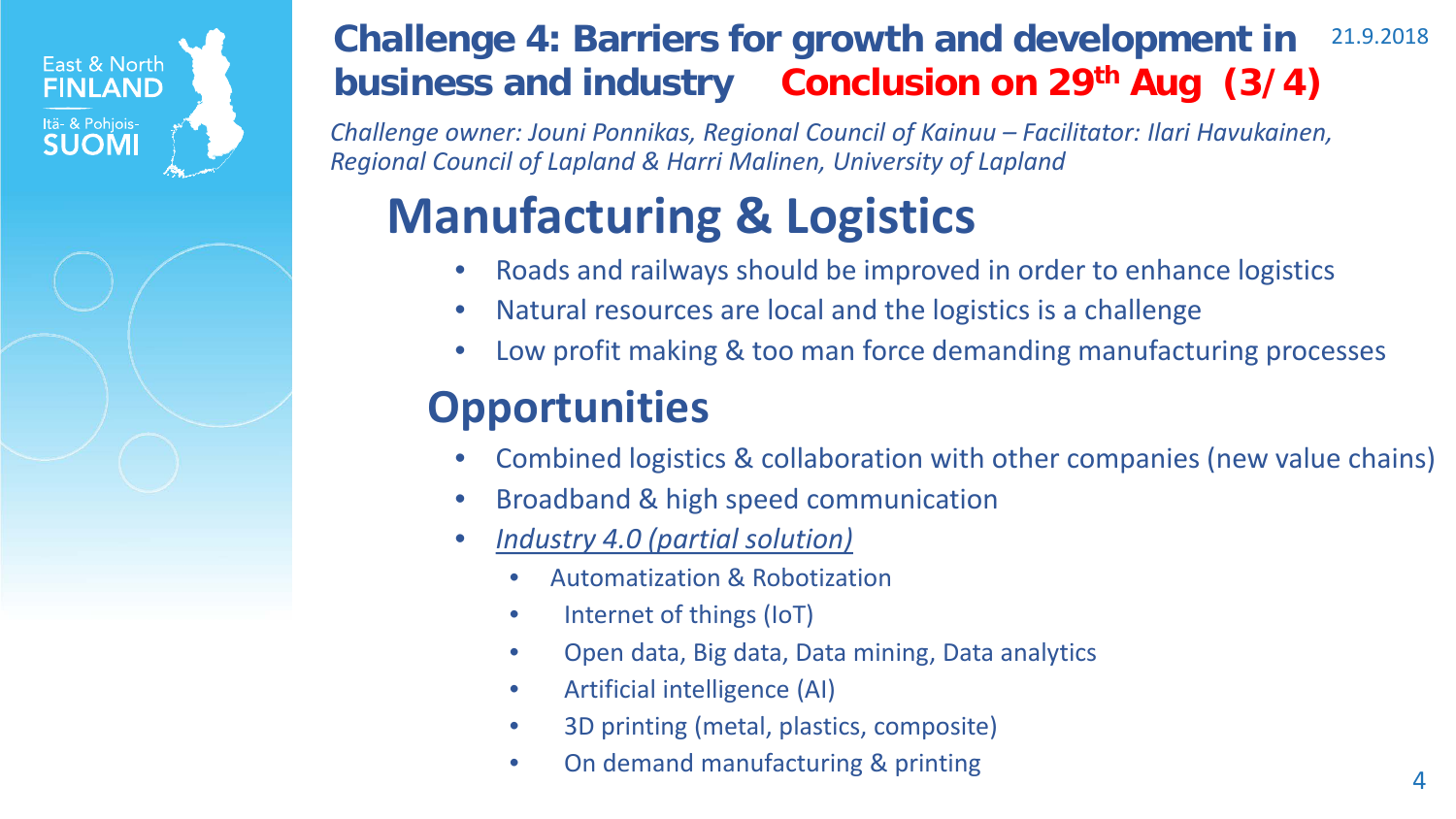

#### 21.9.2018 **Challenge 4: Barriers for growth and development in business and industry Conclusion on 29th Aug (4/4)**

*Challenge owner: Jouni Ponnikas, Regional Council of Kainuu – Facilitator: Ilari Havukainen, Regional Council of Lapland & Harri Malinen, University of Lapland*

# **FDI, Funding & other issues**

- **Lack of startup funds. There is a one in Oulu, soon also in Norther Savonia**
- **How to convince the investors?**
- **SME's are, in general, aren't willing to grow and/or too passive to aim to international market**

**opportunities**

• **NEF FDI platform**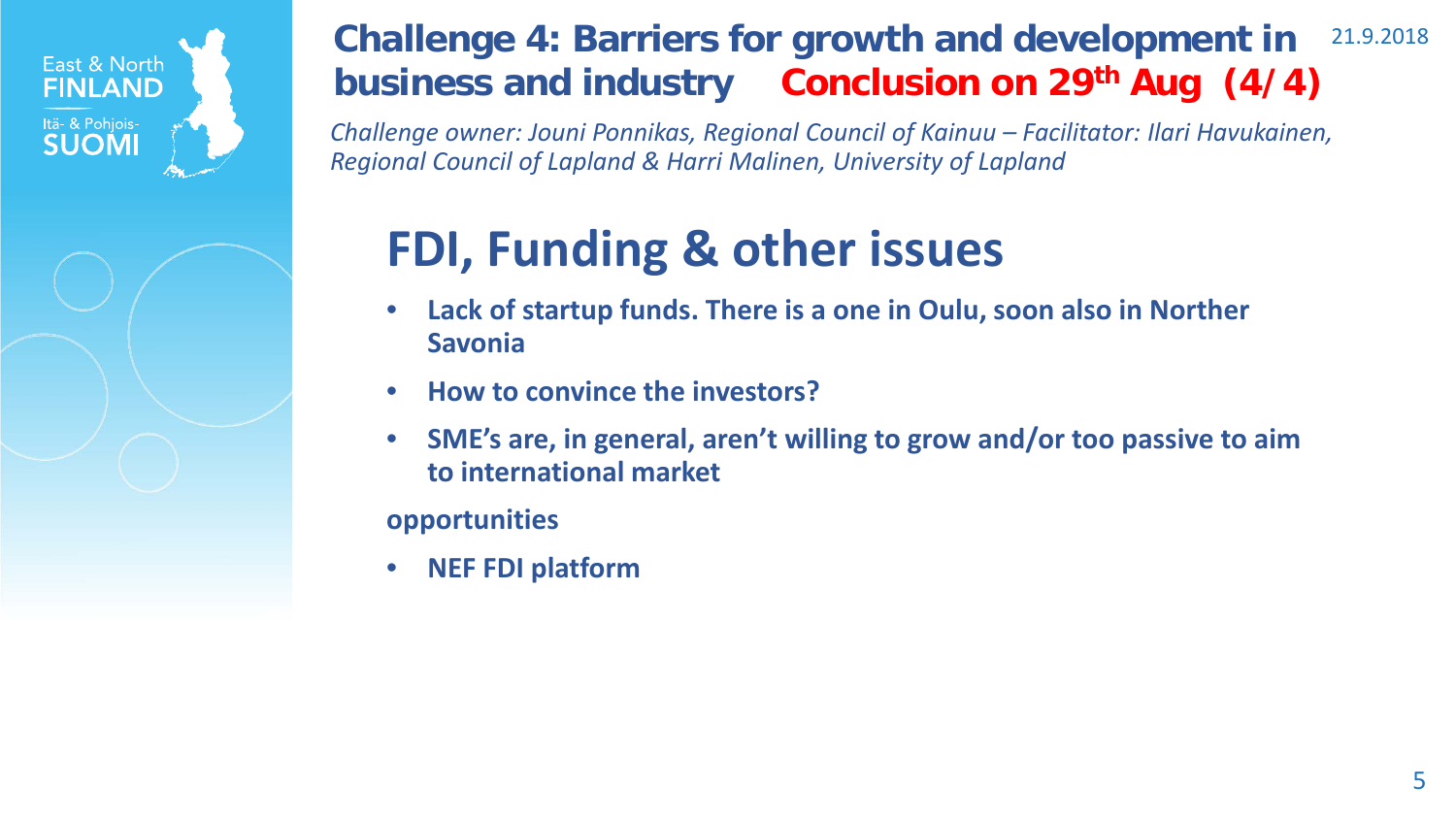

### **Factors**

#### **Professional transform training**

- Provides new updated degree for professionals
- Certification

#### **Specialization education**

- Tailored need based education program
- Doesn't aim for degree
- Collaboration with companies

#### **Master-apprentice**

- Apprenticeship
- Suitable also for Immigrants
- **Certification**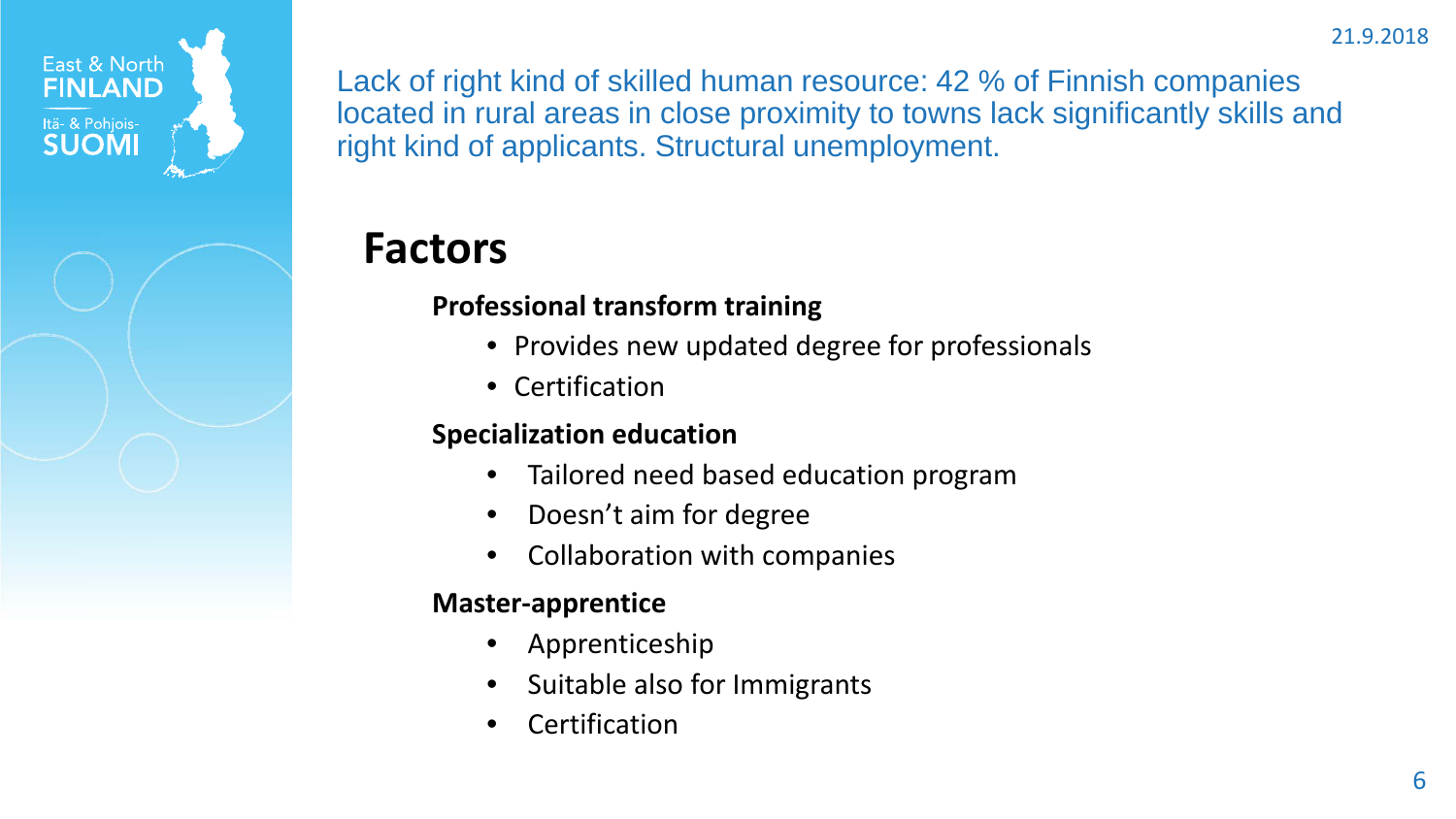

### **Objectives**

### **Professional transform training**

- Adapt skills to the needs of labour market
- Respond to the needs of companies
- More professionals with a certificate

#### **Specialization education**

- Increase skill level
- Respond to the development needs of companies

#### **Master-apprentice**

- Fast track for practice-oriented people to a profession
- Early connection to potential employees
- Continuous assessment of a potential employee
- More professionals with a certificate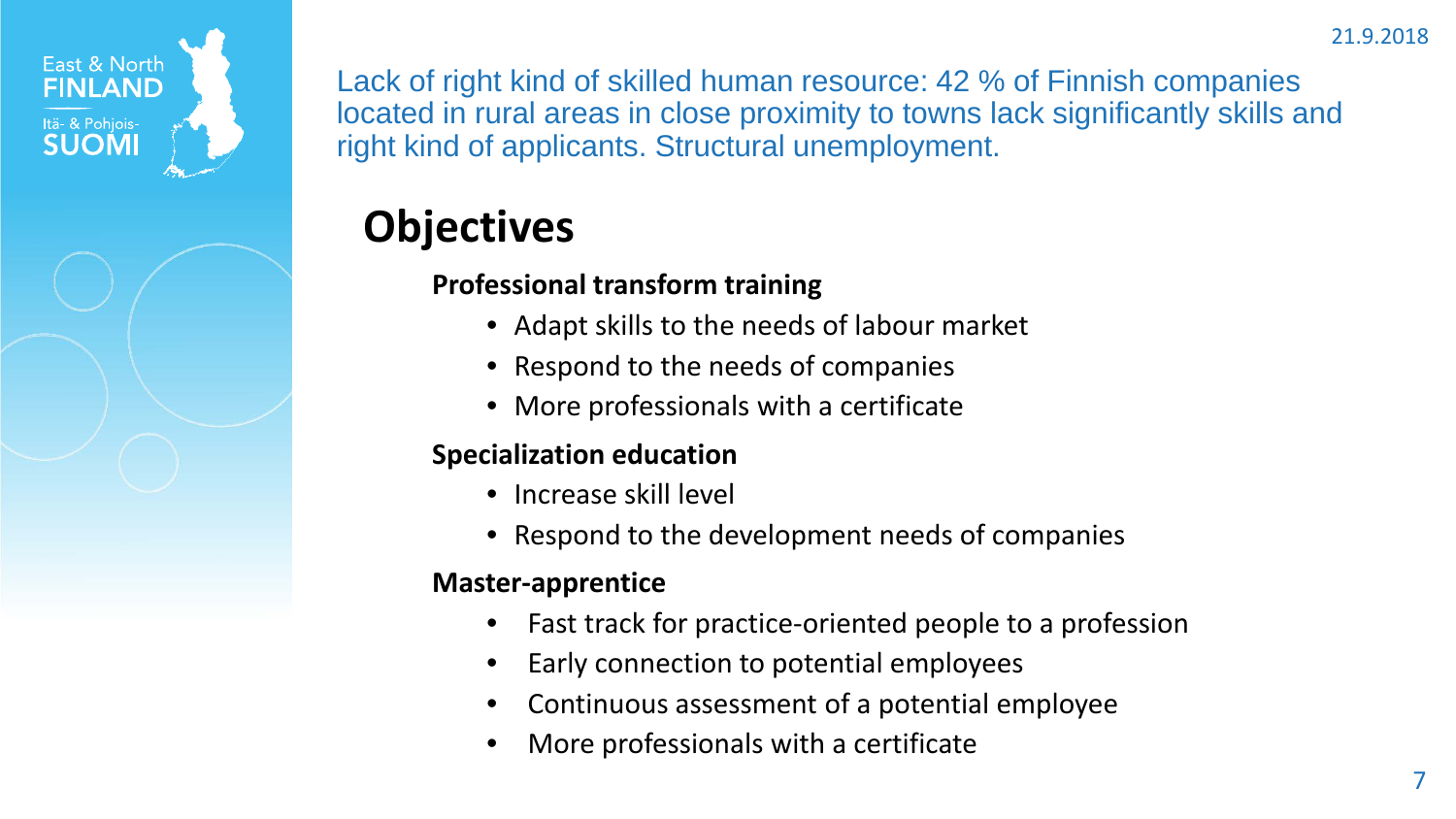

# **Target groups**

### **Professional transform training**

• Professionals with a degree looking to widen their skillset to a different branch/sector

### **Specialization education**

- Professionals in employment (often in R&D)
- Professionals looking to deepen their expertise

#### **Master-apprentice**

- Practice-oriented people (suitable for students of all ages)
- **Immigrants**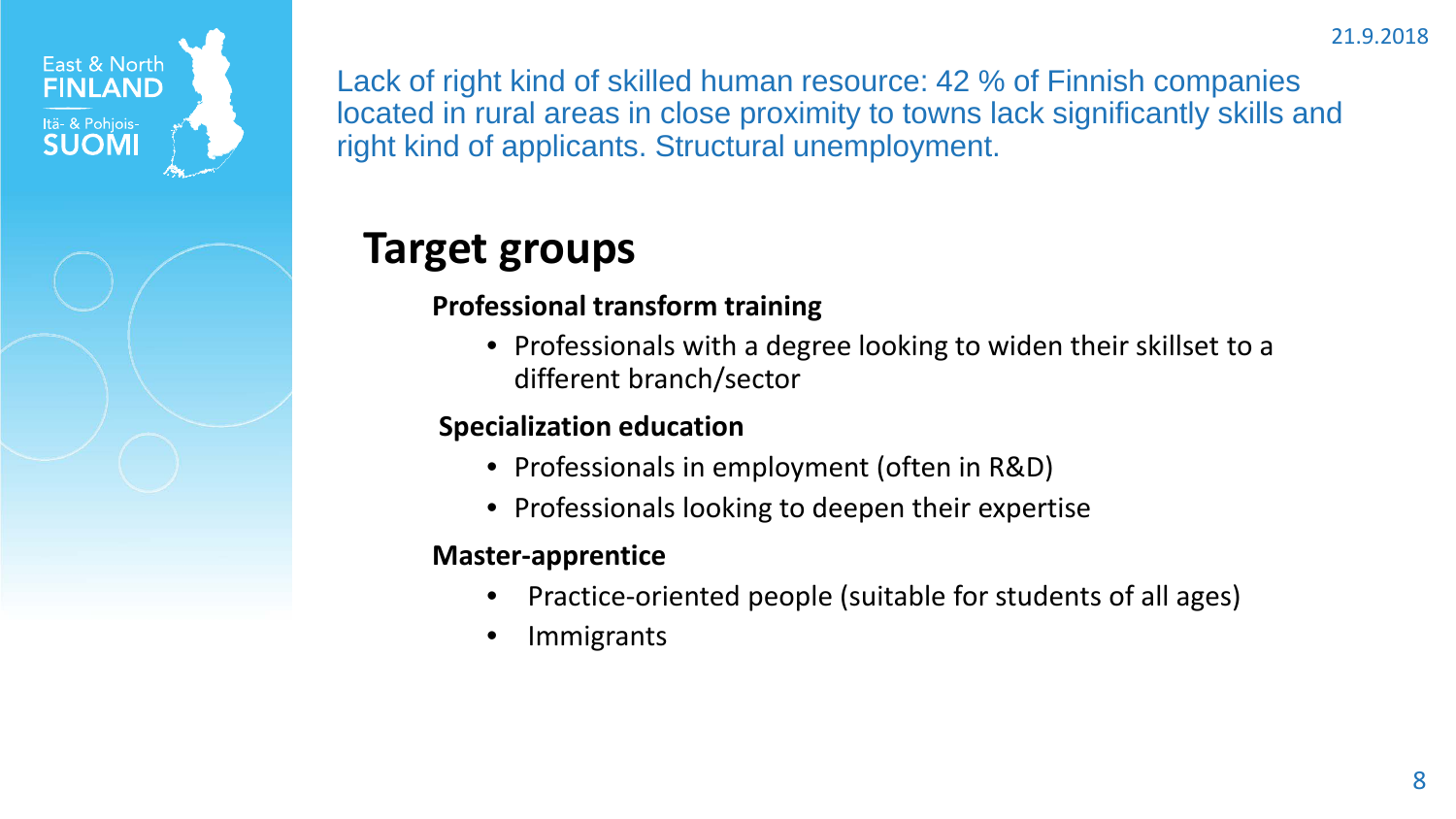

## **Activities**

### **Professional transform training**

- Labour market analysis
- Political commitment
- Education funding

### **Specialization education**

- Increasing awareness within the target group and stakeholders
- Political commitment
- Company participation and commitment
- Ensuring continuous funding

#### **Master-apprentice**

- Increase company awareness of the short-term apprentice courses
- Ensuring continuous funding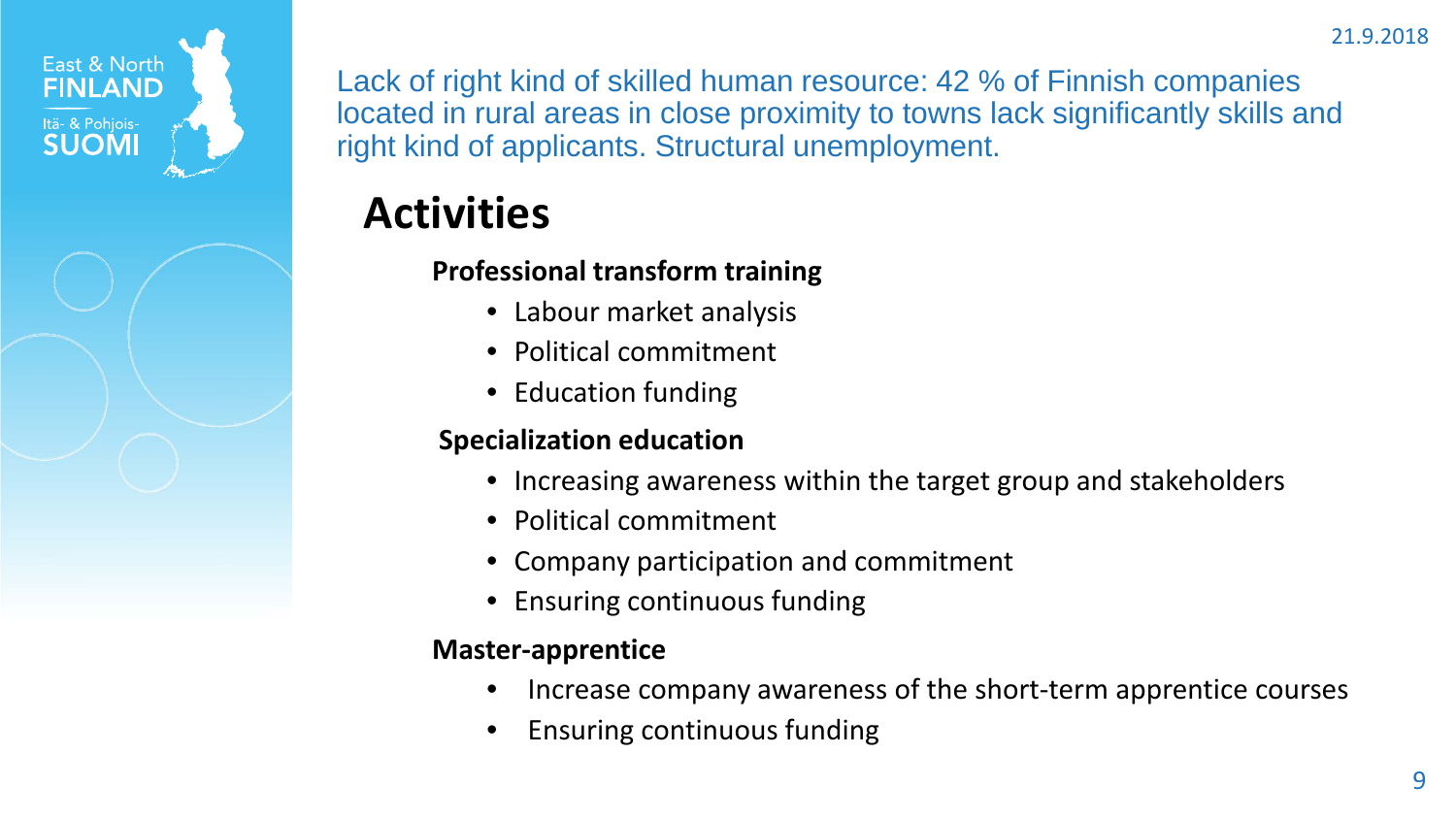

### **Time perspective**

**Professional transform training**

- Ongoing
- Impact in 24-36 months

#### **Specialization education**

- Ongoing
- Impact in 12-24 months

#### **Master-apprentice**

- Ongoing
- Impact in 6-18 months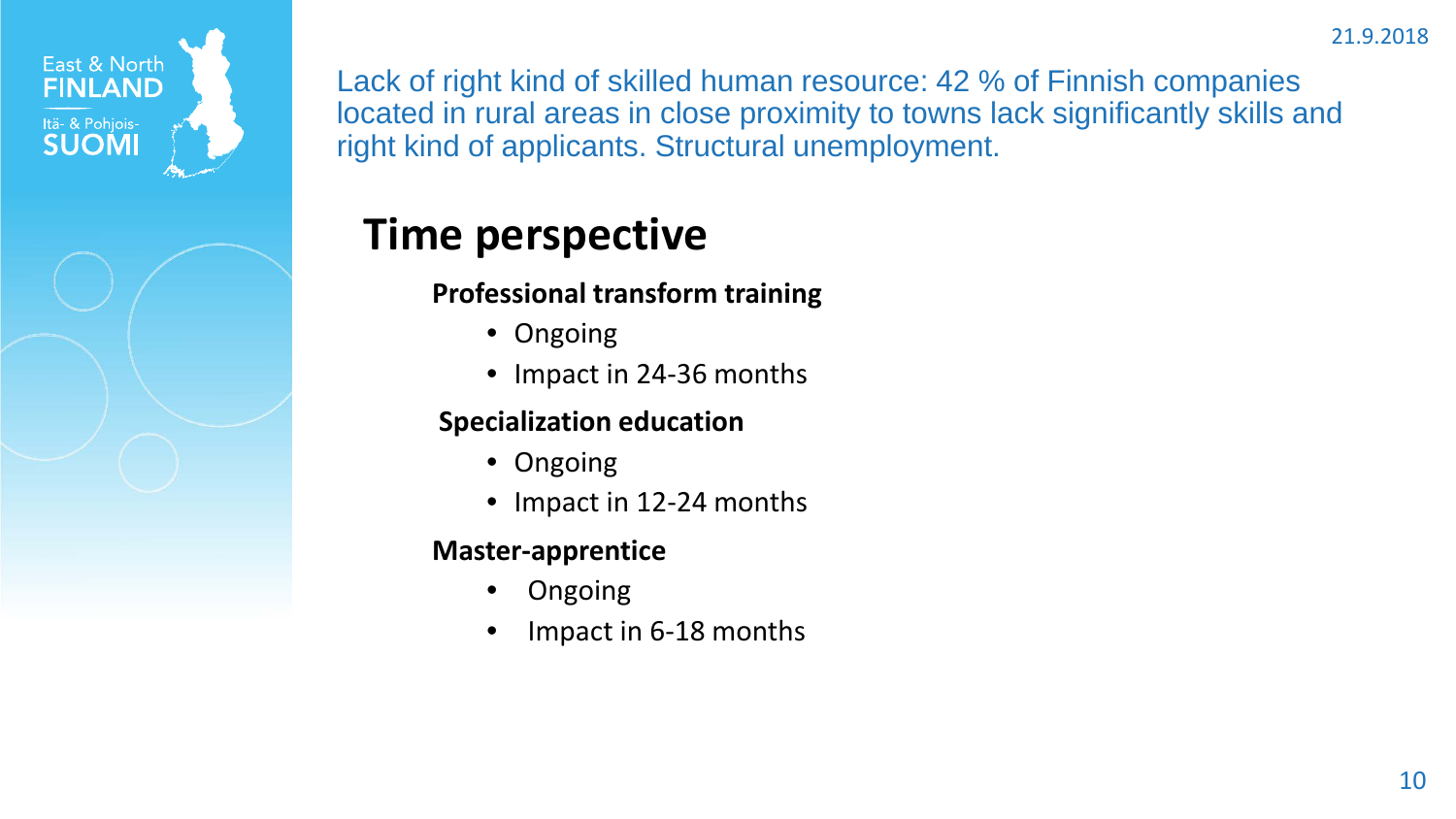

# **Responsible stakeholders**

### **Professional transform training**

- Ministry of Education and Culture (OKM)
- Ministry of Economic Affairs and Employment (TEM)
- Universities of Applied Sciences

### **Specialization education**

- Ministry of Education and Culture
- Ministry of Economic Affairs and Employment
- Regional Councils
- Universities and Universities of Applied Sciences

#### **Master-apprentice**

- Ministry of Education and Culture
- Universities of Applied Sciences
- Vocational Institutions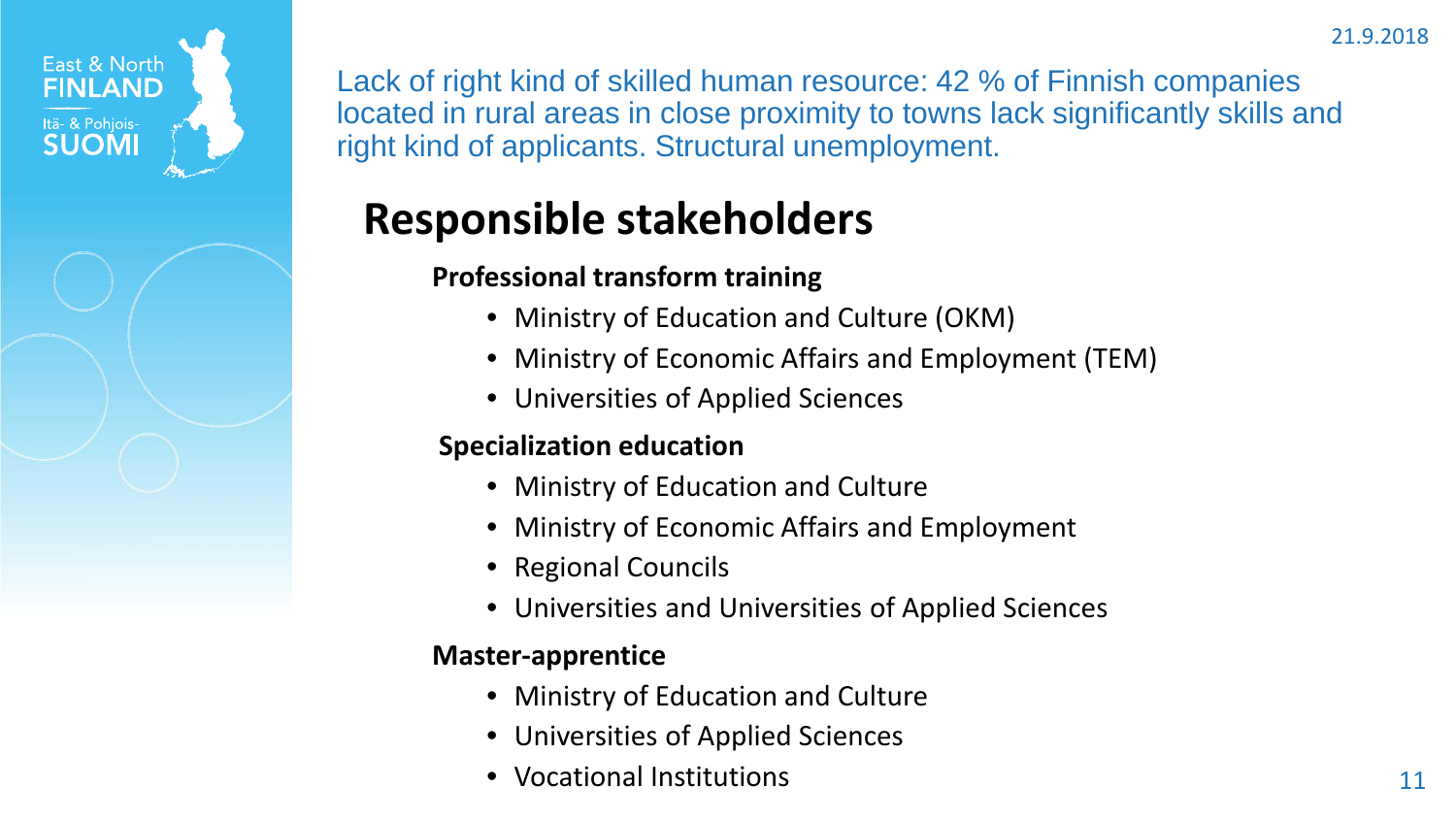

#### 21.9.2018 **Challenge 4: Barriers for growth and development in business and industry**

### **Key message: ENF Clusters' roadmap for Growth**

**Who: Universities, Universities of applied science, Local & Regional Development organizations (non-profit) + support from sector research institutes**

**What: Coordination of Clusters, in order to map and analyze needs of companies for human resources, joint investments, joint logistics, RDI services, marketing and export competence**

**For whom: Active cluster members (companies) and potential employees** 

**How: Active motivation of regional authorities to allocate resources, (require political commitment), start inter-regional cluster pilots (in selected themes), scaling-up pilot actions to other clusters**

**Expected outcomes: Improved collaboration between clusters and regions and RDI organizations, better knowledge of companies' needs, better integration to regional S3 implementation**

### **Impact: Growth and improved resources of clusters and their members**